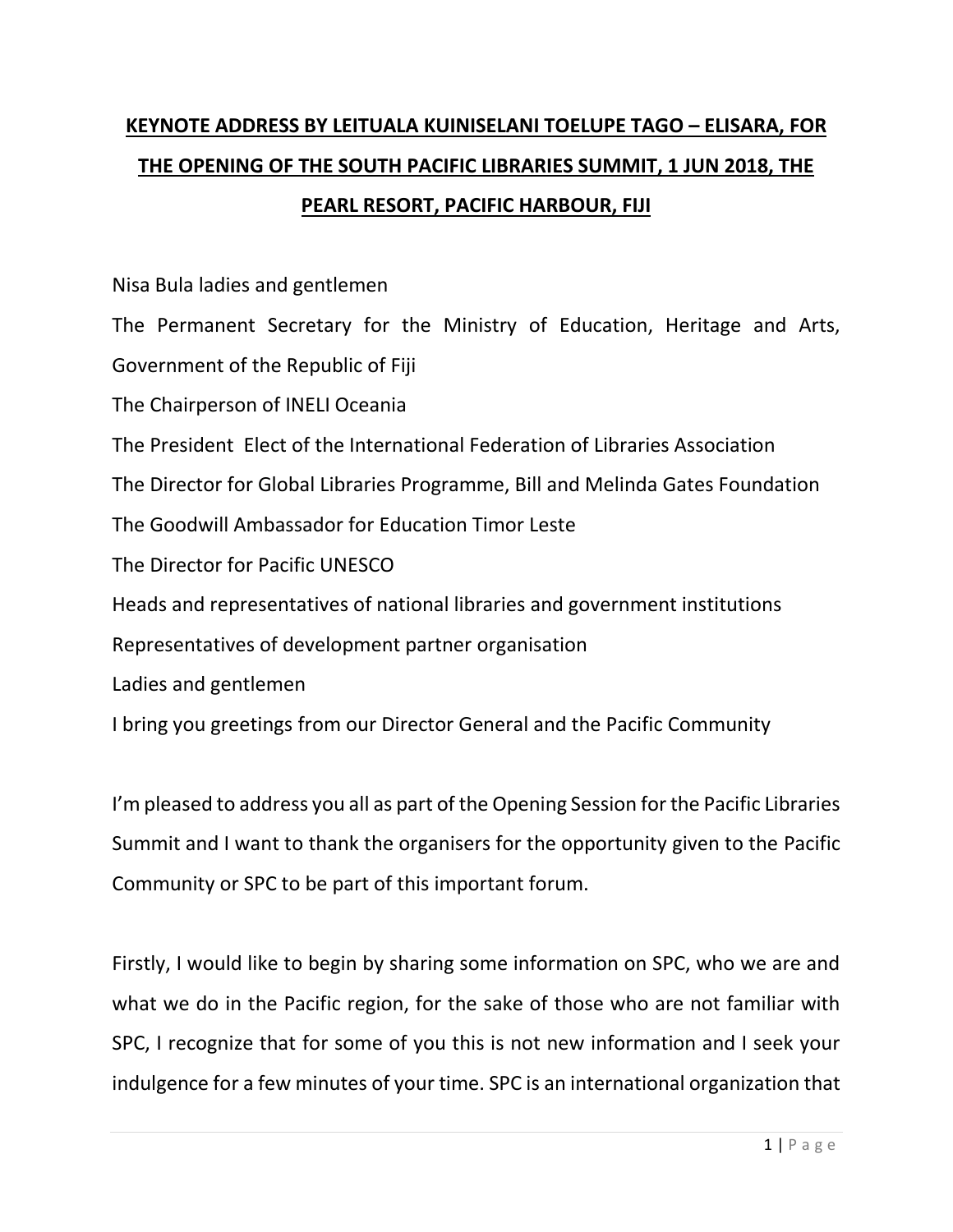was established by the Canberra Agreement in 1947. Our headquarters is in Noumea New Caledonia and we have a regional office in Suva, with sub-regional offices in Port Vila Vanuatu and Pohnpei Federated States of Micronesia. With over 600 staff spread across these premises, SPC is a bilingual organization with English and French as our working languages. SPC is the Principal, scientific technical organization in the Pacific region, proudly supporting development since 1947. We are an inter-governmental development organization owned and governed by our 26 country and territory members states, including our founding members namely Australia, France, New Zealand and the United States of America.

SPC is one of nine member agencies of the Council of Regional Organisations of the Pacific or CROP as is often known by many – other CROP Agencies include the Pacific Island Forum Secretariat, Forum Fisheries Agency, SPREP and others and in pursuit of sustainable development to benefit Pacific people, our organisation works across more than 25 sectors. SPC is renowned for its knowledge and innovation in such areas as fisheries science, public health surveillance, geoinformatics and conservation of plant genetic resources for food and agriculture. Much of our focus is also on addressing major cross-cutting issues, such as climate change, disaster risk management, food security, energy security, gender equality, human rights, non-communicable diseases, cultural preservation, data dissemination, education and youth development. Using a multi-sector approach to responding to our members' development priorities, we draw on skills and capabilities from around the region and internationally, and support the empowerment of Pacific communities and sharing of expertise and skills between countries and territories.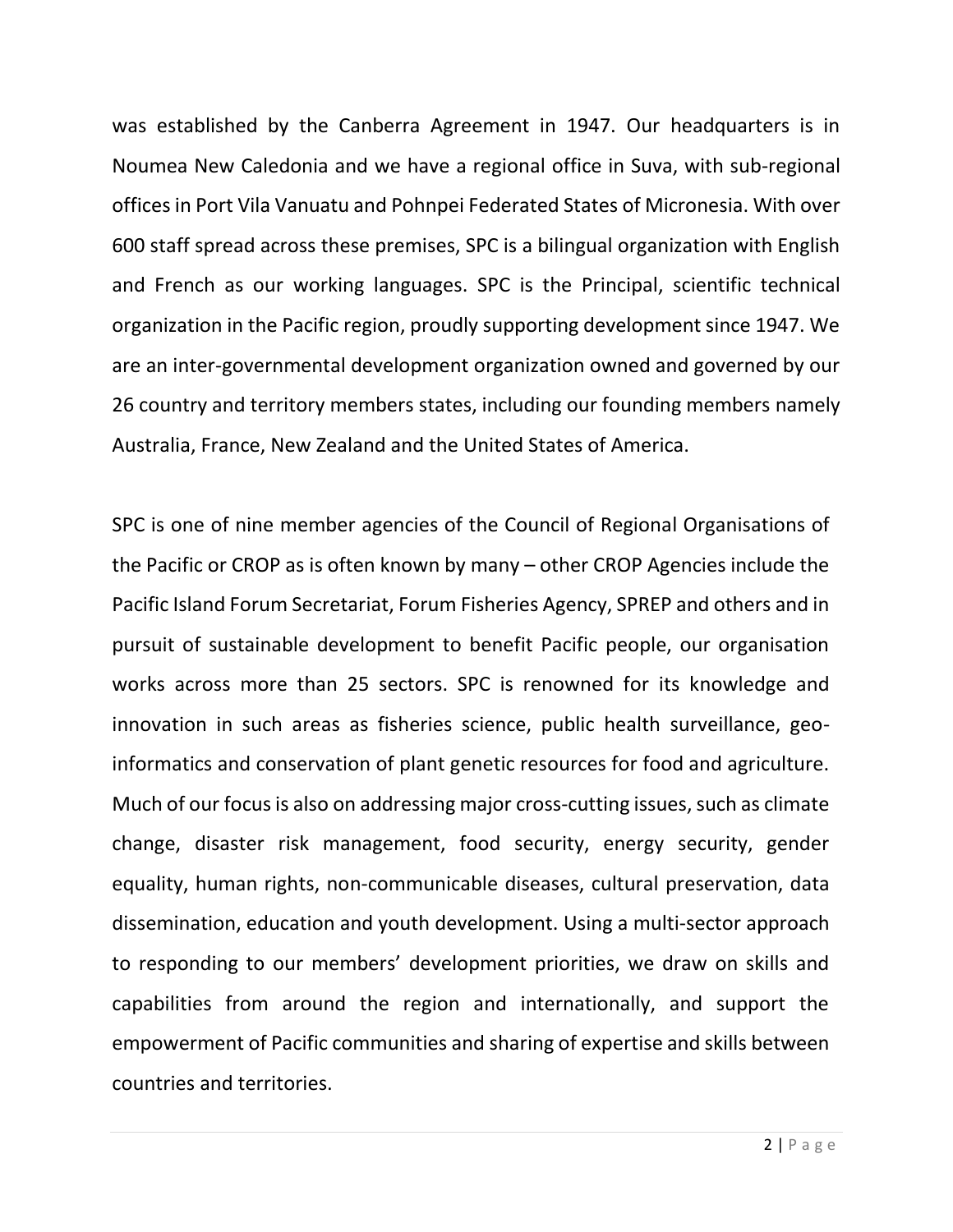Now, the second part of my address ladies and gentlemen, will draw some light on the social development issues in the region. Evidence and research has shown that Pacific people are living longer, more children are in school and more people have access to clean water and basic sanitation. There have been some improvement in development outcomes over the past decade and whilst the number of people living in absolute poverty has remained low, the proportion of those living below national basic needs poverty lines in the rural areas has increased. In terms of where improved development outcomes has been translated into higher living standards, improved health and education outcomes, this is evident in only a few Pacific Island Countries<sup>1</sup>.

Despite some of these advances in development, persistent inequalities and disparities in opportunities both within and among countries<sup>2</sup> and significant development challenges remain for our region. Gender inequality remains a key challenge, with the prevalence of violence against women being amongst the highest in the world; while women's participation in leadership and decisionmaking are some of the lowest globally. Unemployment, particularly unemployment of women and young people, is a major concern, with a Pacific average of 23% youth unemployment compared with a global average of 12%<sup>3</sup>.

The impacts of climate change continue to exacerbate the frequency and intensity of disasters and the increasing frequency of extreme climate events are seriously

l

<sup>1</sup> Pacific Island Forum Secretariat, 2018, Brief on Development Coordination and Effective Development Partnerships

<sup>2</sup> SPC (2018), Social Development Programme Business Plan, 2018, p4

<sup>3</sup> SPC (2015). The Pacific Youth Development Framework 2014-2023: A coordinated approach to youth-centred development in the Pacific; SPC and UNICEF, 2011. *The State of Pacific Youth Report, 2011.*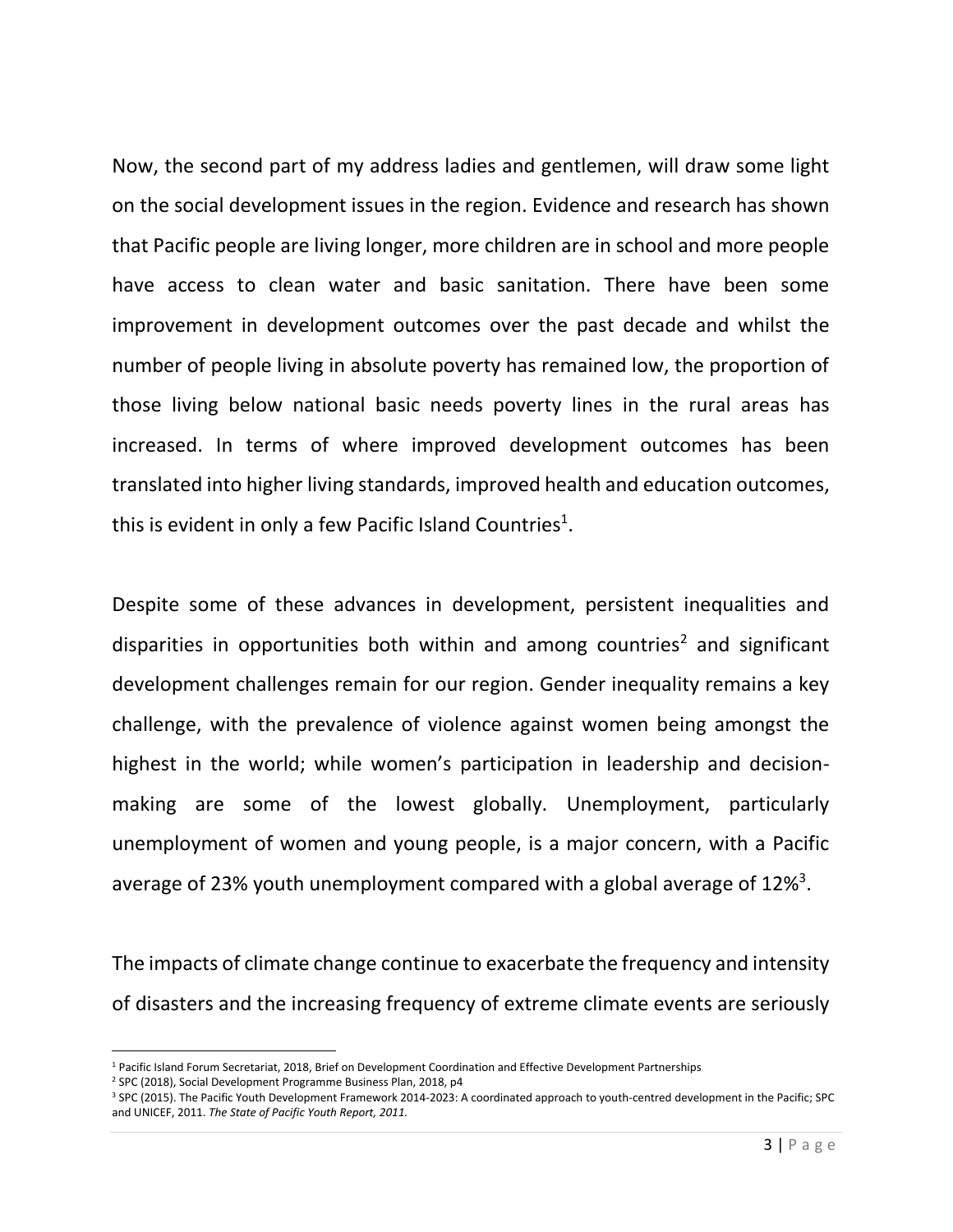affecting livelihoods and environmental sustainability. These circumstances are a lived-reality for Pacific people thereby challenging the resilience of many Pacific communities. The epidemic of non-communicable diseases continues to compromise gains in life expectancy; and incidents of conflict and instability all contribute to barriers inhibiting people from engaging fully in and benefitting from development.

A number of studies have found that women and children are more likely to die during an extreme weather event<sup>4</sup>. For example, in the tsunamis in Samoa (2009) and Solomon Islands (2013) around 70% of those who died were either children or female. While the Pacific is making some advances across various areas of sustainable development at national and regional levels, these ongoing challenges constrain the region from making rapid progress towards fully achieving the sustainable development goals. This calls for more responsive, transformative policies and programmes addressing the underlying causes and differentiated impacts of these challenges on men and women; boys and girls, young and old, and persons living with disabilities.

With these social development challenges facing the region, governments in Pacific Island Countries and Territories continue to work closely with regional organisations, development partners including Australia and New Zealand, civil society organisations and the private sector, to develop and implement strategies to address these development challenges. These efforts include the adoption of multisectoral approaches to policy and programme interventions that seek to

 $\overline{\phantom{a}}$ 

<sup>4</sup> See examples at https://www.unisdr.org/files/48152\_disasterandgenderstatistics.pdf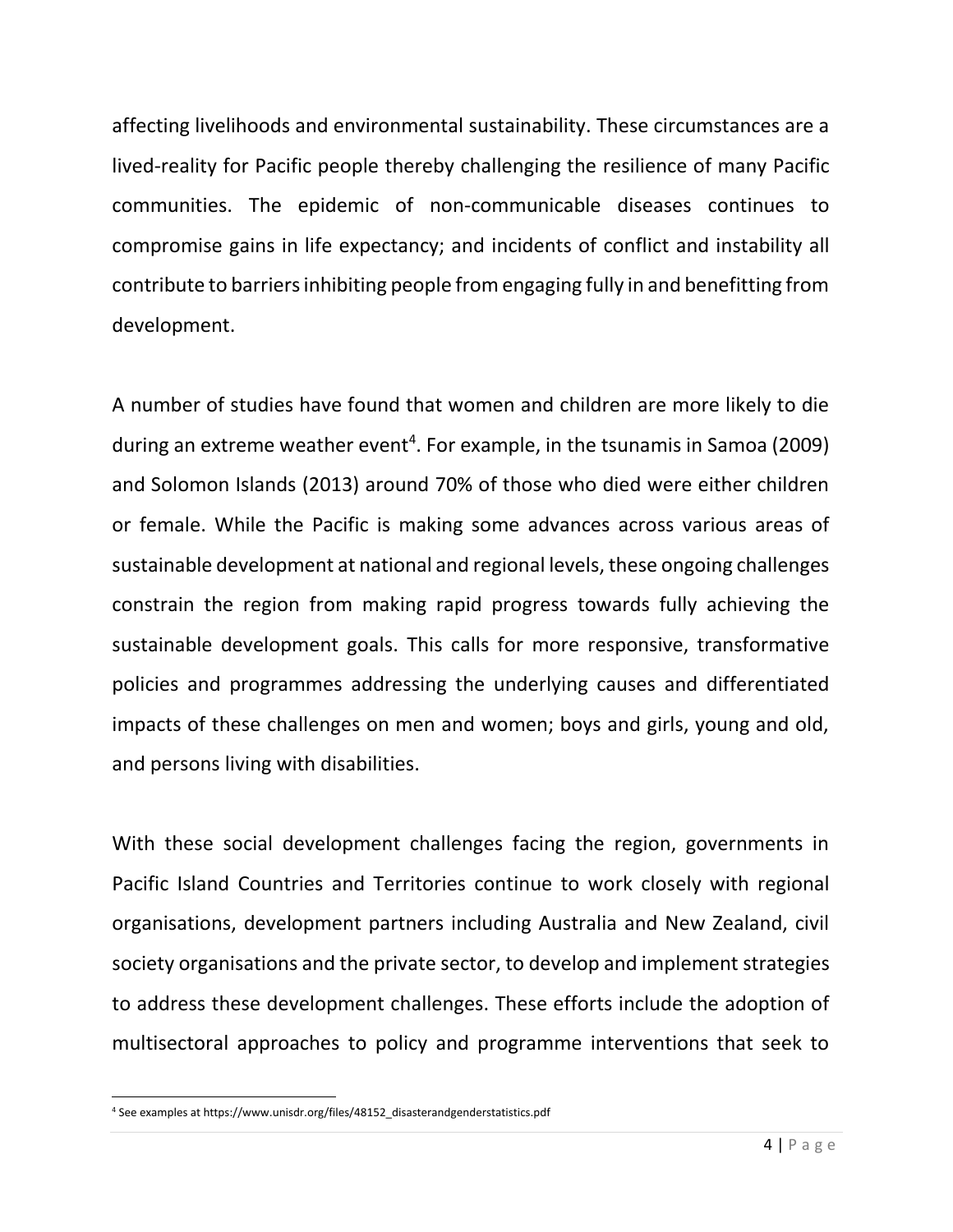enhance capacity and strengthen capabilities at all levels so Pacific people and Pacific communities are at the forefront of addressing these challenges, capitalizing on their strengths and cultural assets to build resilient communities, in line with the regional and global commitments such as the Sustainable Development Agenda and the SAMOA Pathway. Our region has also developed numerous regional frameworks on health, education, gender, youth, climate resilience, oceans and fisheries, land resource management, disability and many others, to further guide our interventions and programmes of support in response to the development needs of Pacific communities.

To this end, ladies and gentlemen, this brings me to the last part of my address where I will share some of my own reflections on the importance of libraries in the context of sustainable development. The opportunities for libraries in relation to literacy and learning, civic participation and access to information continues to be of great relevance given the need to tap into reservoirs of knowledge including Pacific and indigenous knowledge, that are becoming increasingly important as we search for answers to address our complex development challenges. From SPC's perspective, the need to bridge the gap between science and traditional knowledge to address issues of environmental sustainability is an important consideration for the Pacific and this calls for sustaining platforms such as our libraries, that host some if not all of this information. Our libraries will always be a great source of knowledge and information for our use and for the use of generations to come, but the challenge is to keep up with the rapid changes in ICT and to continue to innovate and be creative about how we share this information and knowledge through our libraries. I remember growing up in Samoa and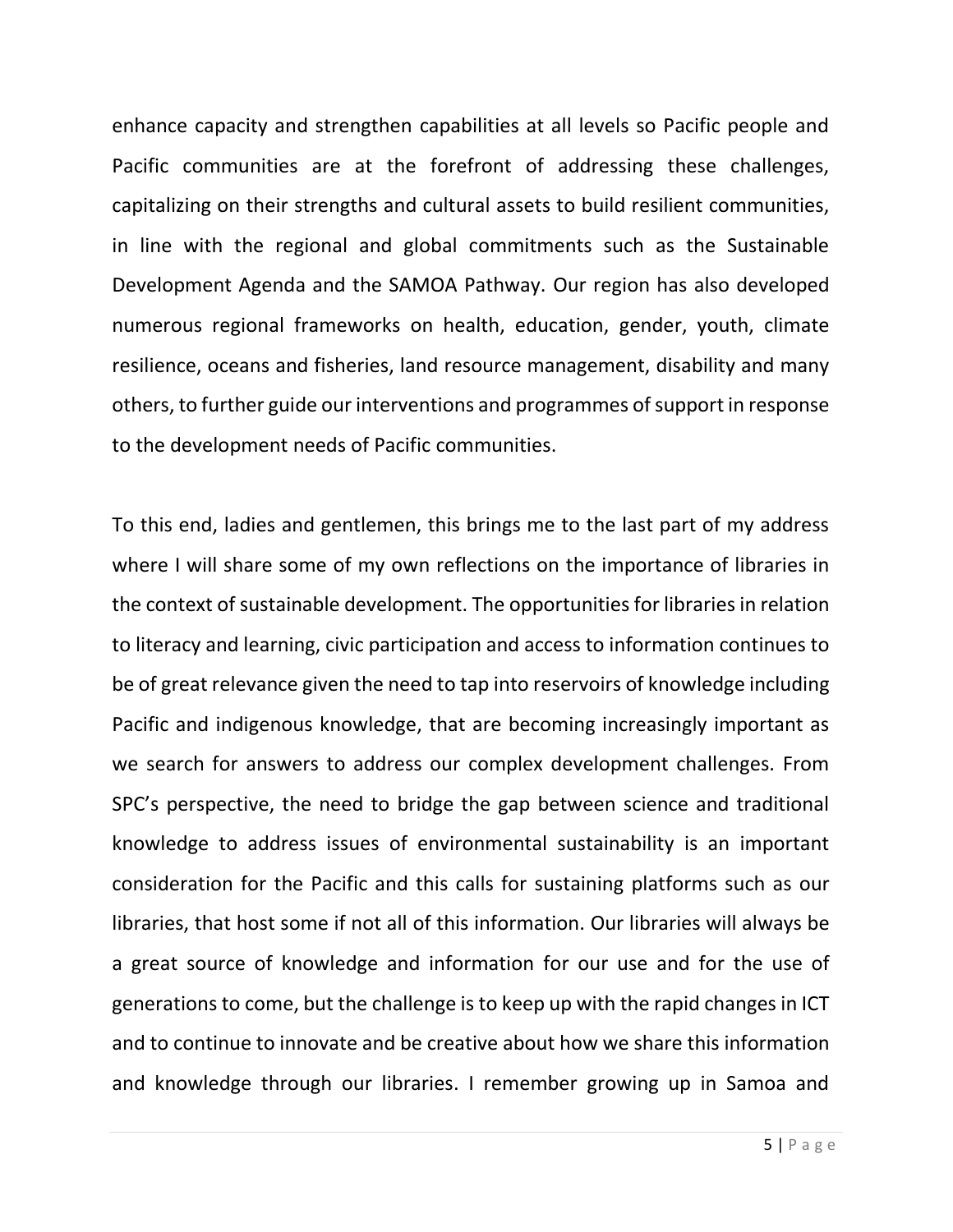visiting the Public Library in Apia was always a huge adventure and fascinating activity for me - although I must admit that at times it was an opportunity for me to escape the multitude of chores I have to do after school and on Saturdays in preparation for the usual Sunday activities. Today, I am not so sure that level of enthusiasm and excitement about going to the library still exists with the developments in i-phones and i-pads and what not. Our children and young people have become accustomed to looking at phones and computers for answers as opposed to going through isles of shelves of books in the library. Convenience has become the deciding factor and as such, the trip to the library is becoming too much of an inconvenience and if it cannot be accessed online, then it must not be that important of a resource to be used or referenced.

Ladies and gentlemen, there is no doubt about the important role of libraries to ensure continued access to information and knowledge by our people in the Pacific and globally. Furthermore, libraries also house the archives where stories about our origins and histories are stored and preserved for future generations. Given the richness of our Pacific cultural heritage, preserving our cultural assets, traditional knowledge, and language resources is crucial in preserving our cultural identity and who we are as Pacific people. That said, our libraries have a crucial role to play in the preservation and storage of our cultural heritage; recognizing, as alluded to earlier, the need to be more innovative and creative about how we provide this service. Additionally, the role of libraries and its contribution to development and to educational needs of our populations ought to be promoted a lot more aggressively now, given the current development landscape. As stakeholders in this field, we need to be strategic with our approaches and highlight the purpose of why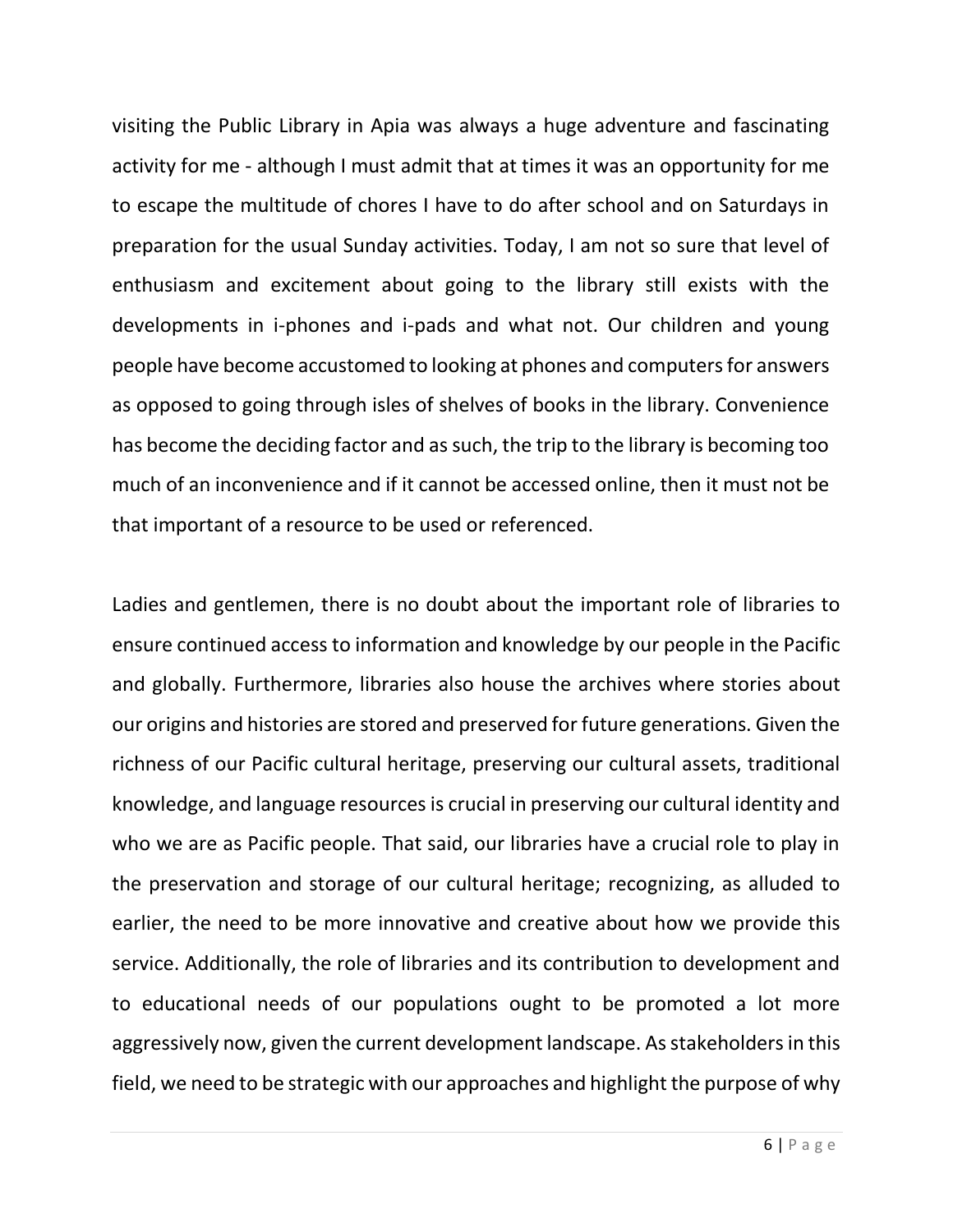we need libraries, so that our own relevance is retained, our value add is made clear and people buy in to what we have to offer in pursuit of our development agenda nationally, regionally and globally.

In closing ladies and gentlemen, the conversation about libraries is much more broader and goes deeper than the libraries themselves, because it's about development, it's about education and it's about access to information as a basic human right. It's also about building the knowledge of our nations; and enhancing the capabilities of our people to enable development that is sustainable, and led by our people wherever they are in their different contexts –whether it's in the Pacific, in Asia or in other regions of the globe.

To conclude ladies and gentlemen, I want to share a personal story, I grew up in a village called Malie in Samoa where I was raised by my grandparents, and next door to my grandparents place was the Primary School. My grandfather was a teacher by profession and so education was a key element of our orientation and training growing up. In the lead up to my grandfather's  $90<sup>th</sup>$  birthday in 2010, we, his grandchildren, got together to explore some ideas on how we would celebrate the 90 years of his life – and after exploring several options, we settled on a library project for the Primary school, where my grandfather was also a school principal at one stage during his teaching career. So we fundraised, tapped into our networks, collected and bought books and did all sorts of things which none of us had any prior experience in doing. In the end we launched our library project and it was a real success – I can never forget the smiles on those children's faces when they walked into the library that morning – with lots of wow moments and big smiles..